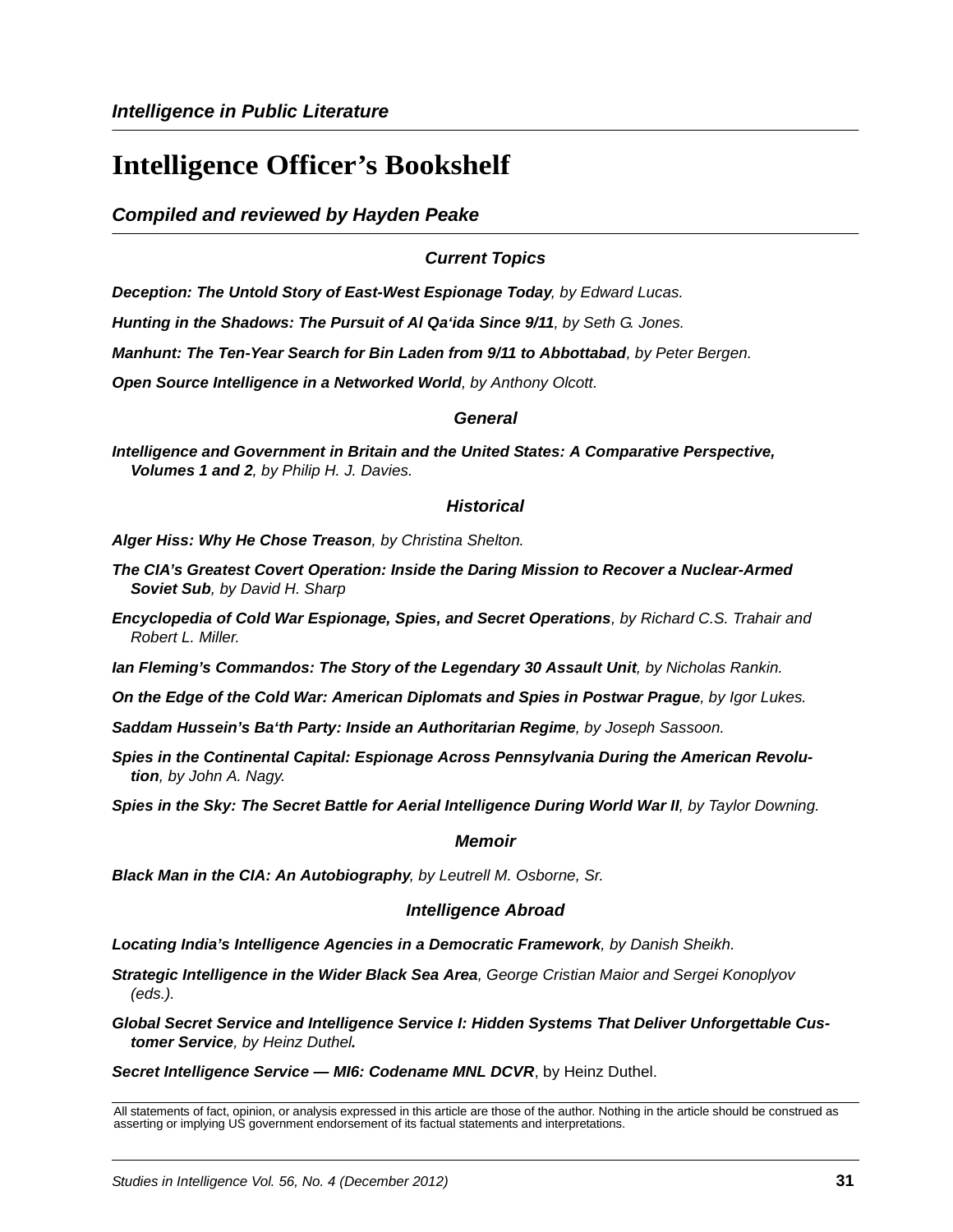# *Current Topics*

*Deception: The Untold Story of East-West Espionage Today*, by Edward Lucas. (New York: Walker, 2012), 372 pp., endnotes, index.

Spies intrigued author Edward Lucas "as a student, activist and journalist." (5) After graduating from the London School of Economics, he served with the *Economist* since 1986 in locations that included East Europe, Germany, and Russia, where he was the journal's Moscow Bureau chief. During those years he "rubbed shoulders and clinked glasses with spooks on both sides." (5) *Deception* is his disquieting tale of post-Soviet-era espionage, security, corruption, and their historical antecedents.

The central theme of the book is that Russian espionage and domestic control have been successful since the Bolshevik revolution. Lucas writes that the practices did not end "with Mikhail Gorbachev's perestroika (reform) and glasnost (openness)" but, in fact, expanded with former KGB officers in key national positions. (15) Using a topical approach, Lucas discusses several cases to illustrate the seriousness of the situation.

Lucas's first example concerns William Browder, an American-born British subject—the grandson of the late Earl Browder, onetime head of the Communist Party USA—who in 2005 was a successful financier in Russia. In that year, Browder hired a tax attorney, Sergei Magnitsky, to investigate apparent irregularities in government activity that affected Browder's interests. Magnitsky uncovered state fraud, forged contracts, and unlawful acts committed by the FSB—the domestic intelligence service—all of which Lucas details. In the end, Magnitsky was arrested and died—some allege that he was tortured—in jail. Browder fled to London.

A second case, not previously reported in detail, illustrates how the SVR continued espionage operations in Europe after the Cold War. Herman Simm, an Estonian recruited by the KGB in 1967 and later by the German foreign intelligence service, the BND, had become a senior officer in the Estonian Interior Ministry after Estonia achieved independence in 1991. By 1995, he had moved to the Defense Ministry with NATO-related responsibilities that gave him access to NATO documents, including war plans and records, which he shared with the SVR. Lucas doesn't explain just how Simm was identified, but he describes how Estonian authorities arrested and interrogated him. Lucas takes NATO security to task for failing to vet Simm properly and criticizes, unpersuasively, the West for post-Cold War complacency.

A third case, Operation Ghost Stories, concerns the 10 illegals the FBI arrested in 2010 after they had been operating in the United States for as many as 10 years. Lucas divides them into two groups, those using false documentation—"traditional illegals"—and those using their true names—"legal illegals." (164) The latter term hasn't appeared in the literature before and makes a useful distinction.

Lucas spends considerable effort analyzing the backgrounds of the illegals, their modus operandi, and their tradecraft. He also compares the weaknesses of false identities and the strengths of true names—Anna Chapman is his principal example of an illegal in true name. Lucas is critical of the mistakes they made, but he doesn't point out that their errors did not result in their exposure.

*Deception* is generally well documented from open sources, but not in all instances. For example, Lucas notes that when Chapman suspected something was amiss, "She phoned her father in Moscow, to be told that a senior SVR officer dealing with illegals had disappeared. This was oddly sloppy tradecraft." (171) If it happened this way, it was poor tradecraft indeed, but Lucas does not provide a source, and no such claim has been made elsewhere.

To emphasize his contention that "Russian spymasters…frequently run rings around their Western counterparts," (214) Lucas devotes a chapter to successful Soviet deception operations against the West, starting during the Bolshevik revolution and extending through Operation Jungle, the disastrous British attempt to send penetration agents into the Baltic states after WW II. He even tracked down a survivor of the operation living near London, who provided a firsthand account. There is nothing new in these narratives; they only stress the point that the Russians have a history of espionage and deception against the West.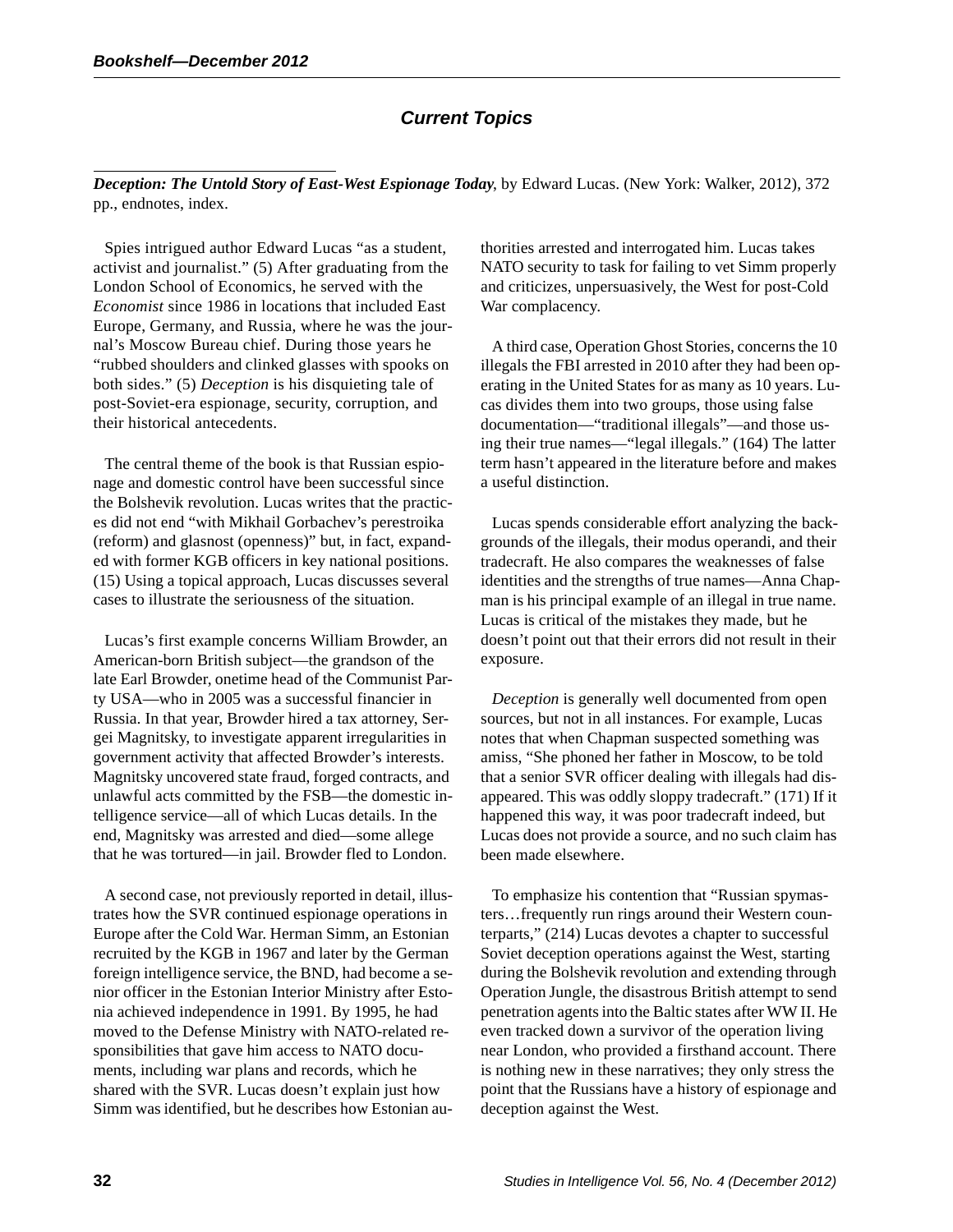*Deception* is a well-written, journalistic account that seeks to alert readers to the undiminished Russian espionage threat and to security conditions within Russia that are not conducive to Western business.

*Hunting in the Shadows: The Pursuit of Al Qa'ida Since 9/11*, by Seth G. Jones. (New York: W. W. Norton, 2012), 534 pp., endnotes, photos, index.

Author Seth Jones is a senior political analyst at the RAND Corporation, where he specializes in counterinsurgency and counterterrorism. His RAND biography points out that he focuses on Afghanistan, Pakistan, and al-Qaeda, and that he has served as the representative of the commander of the US Special Operations Command (SOCOM) to the assistant secretary of defense for special operations. He has also been an adviser to the US military on special operations in Afghanistan. *Hunting in ihe Shadows* treats the US and UK reactions to 9/11.

The first chapter is important for two reasons. First, it tells the story of Operation Overt, a successful joint US-UK effort to prevent a terrorist group based in England from blowing up multiple civilian aircraft over the Atlantic in 2006. This served as "a harbinger of things to come." (22) And what was to come included a surprising number of terrorist acts, planned and attempted but seldom heard about. Jones describes very well the disciplined and complex efforts of counterterrorist and intelligence authorities to deal with these dangers. Second, the chapter introduces the concept of "al-Qa'ida waves and reverse waves," which Jones uses to explain surges and reductions in levels of terrorist activity since al-Qa'ida was created in 1988.

The remainder of the book is separated into four parts, each dealing with one of the four waves he discusses and the principal terrorists involved. Part I describes the first wave, which peaked with the 9/11 attacks. It introduces the major Islamic players and tells how, despite differing goals and views on how to implement jihad against the West, they developed and implemented attacks to kill Americans. It also includes a description of JAW-BREAKER, CIA's entry into Afghanistan after 9/11, the domestic terrorist threat (including the unrepentant shoe bomber, Richard Reid), other responses to 9/11, and the reactions of Pakistan to US activities. Part I ends as alQa'ida regroups—surprised by the American response to 9/11—and makes new plans.

Part II deals with al-Qa'ida in Iraq and Pakistan, the Madrid and London attacks, and the attempts of its allies to counterattack in Afghanistan. There is also an interesting section on radicalization in the West, illustrated by the story of Adam Gadahn (Azzam the American). Part II ends as al-Qa'ida's popularity in the Muslim world fell to a low point in 2004, due mainly to its decision to kill civilians in Iraq.

Part III covers the third wave, including al-Qa'ida's struggle to reestablish its leadership, the rise of competition in Yemen and Africa, the curious case of David Headley and his links to the Pakistani terrorist group Lashkar-e-Taiba, and a brief summary of the operation that ended with the death of Osama bin Laden.

Discussion of the fourth wave takes only a few pages It is a wave that hasn't yet occurred, but Jones thinks it will. He writes that the "West's record of learning from past success and failures has been mixed, and policymakers have tended to be unsympathetic in their analysis and shortsighted in their strategies." (437) He suggests "three steps" that he thinks will help prevent this fourth wave.

Jones's style makes for an easy read, and he does more than just provide facts. He adds background—geographic, societal, and political—in each case and explains the often complicated personal relationships among many players. Thus the reader gets a sense of the reality the terrorists create for themselves—a reality that does not necessarily make sense by Western standards.

This is a fine, well-documented book, with essential background for anyone trying to get a better grasp on the terrorist age.

*Manhunt: The Ten-Year Search for Bin Laden from 9/11 to Abbottabad*, by Peter Bergen. (New York: Crown, 2012), 359 pp., endnotes, bibliography, photos, index.

The measure of a great book is when a reader knows the ending and still enjoys the reading. *Manhunt* is a

fine example, and it's no surprise that Peter Bergen wrote it. He is one of the few journalists to have met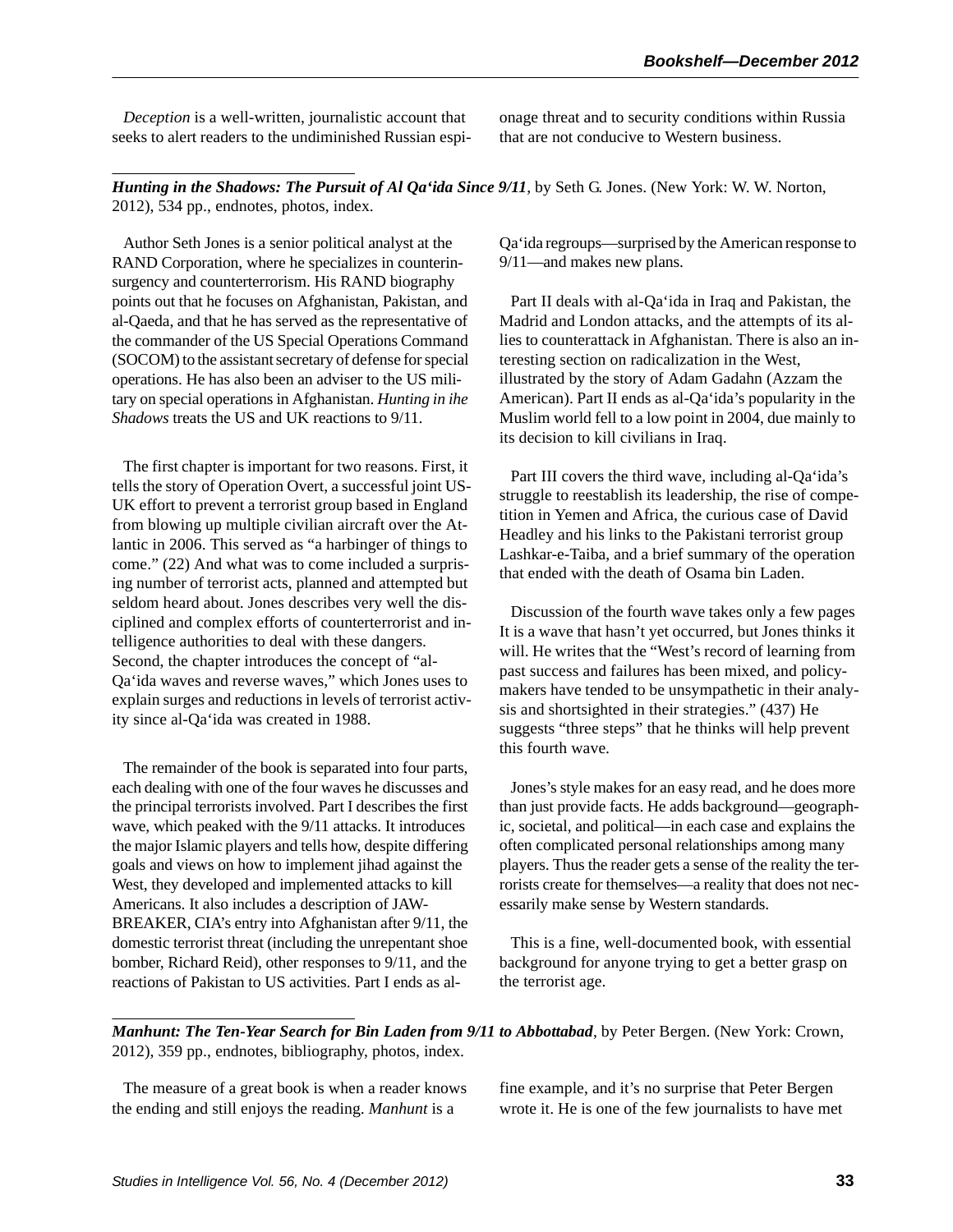Osama bin Laden and has written three other books about him and al-Qaeda.

*Manhunt* begins with a review of the CIA's efforts to monitor al-Qaeda and bin Laden, which began in the mid-1990s, and then focuses on the work of Intelligence Community analysts to "track him down." (75) This is one of the few operations in which the role of analysts receives much-deserved prominence. After many dead ends, CIA analysts took the lead and developed what Bergen terms "the four pillars of the hunt": bin Laden's family, his communication with other leaders in his organization, his media statements, and his courier network. (93) The first three came to naught, so the analysts decided to focus on the courier network. Bergen relates how information obtained from captured terrorists led to the identification of Abu Ahmed al-Kuwaiti as the man to watch. After he was put under various types of surveillance, the compound at Abbottabad became the prime target. By January 2011, one analyst said she was 90 percent sure that bin Laden was there. When CIA Director Leon Panetta asked another, she said 70 percent. (135)

When the president asked for options and courses of action, they were quickly developed. It soon came down to two: bomb the compound or send in the SEALs. Bergen recounts the sometimes heated discussions that followed before the president decided on employing the SEALs—without giving Pakistan prior

notice. The chapter on the raid, Operation Neptune's Spear, and how it was monitored in the United States is perhaps the most exhilarating in the book. Bergen describes the planning, rehearsals, and execution in detail. His version of bin Laden's death differs somewhat from other accounts. (He did not have access to the only firsthand account published.<sup>1</sup>) Bergen visited the compound shortly before it was destroyed, so his descriptions of the layout have added veracity.

A number of events complicated decision making while planning of the operation was under way, and Bergen devotes attention to each. These included the attack on the CIA base at Khowst, the Christmas bomber's attempt to bring down an airliner, revelations of plans to attack the New York City subway system, and the shooting of two Pakistanis by a US contractor working in Lahore. Bergen also includes a chapter on bin Laden's last years, offering conjecture on his life in the compound and how he tried to manage al-Qaeda and communicate with his followers. (136ff)

The death of bin Laden and the impressive intelligence take that resulted from the raid will not, Bergen points out, end al-Qaeda's attempts to pursue its goals. He concludes that Yemen is the most likely place from which operations will continue. (260) But there is no doubt al-Qaeda has suffered a serious blow, and Peter Bergen has told that story very well indeed.

#### *Open Source Intelligence in a Networked World*, by Anthony Olcott. (New York: Continuum, 2012), 283 pp., end-of-chapter notes, bibliography, index.

After a teaching career in the Russian Department of Colgate University, Anthony Olcott in 2000 joined the Foreign Broadcast Information Service (FBIS), which became the DNI Open Source Center in 2005. He served there as director of Analytic Assessment and Academic Outreach. In 2009, he joined the Institute for the Study of Diplomacy at Georgetown University. Until this year, he also served in the CIA's Center for the Study of Intelligence, which produces this journal. Throughout his career, Olcott has studied the information revolution and its impact on the use of open sources in intelligence. *Open Source Intelligence in a Networked World* is the result of his research.

US intelligence organizations have made use of open source information since WW II, when the Research and Analysis Branch of the OSS, using material in the Library of Congress, prepared reports on the North African beaches for Operation TORCH, the Allied invasion of that region. The use of open source material continued after the war, when the Foreign Broadcast Monitoring Service—created even before the OSS—became part of the CIA as the Foreign Broadcast Information Service and provided the Agency and other government organizations with daily media translations from numerous countries. Olcott reviews this history, citing theoretical foundations, bureaucratic battles, and various commission reports. He stresses that past fail-

<sup>1</sup> Mark Own, *No Easy Day: The Firsthand Account of the Mission that Killed Osama Bin Laden—The Autobiography of a SEAL* (New York: E.P. Dutton, 2012)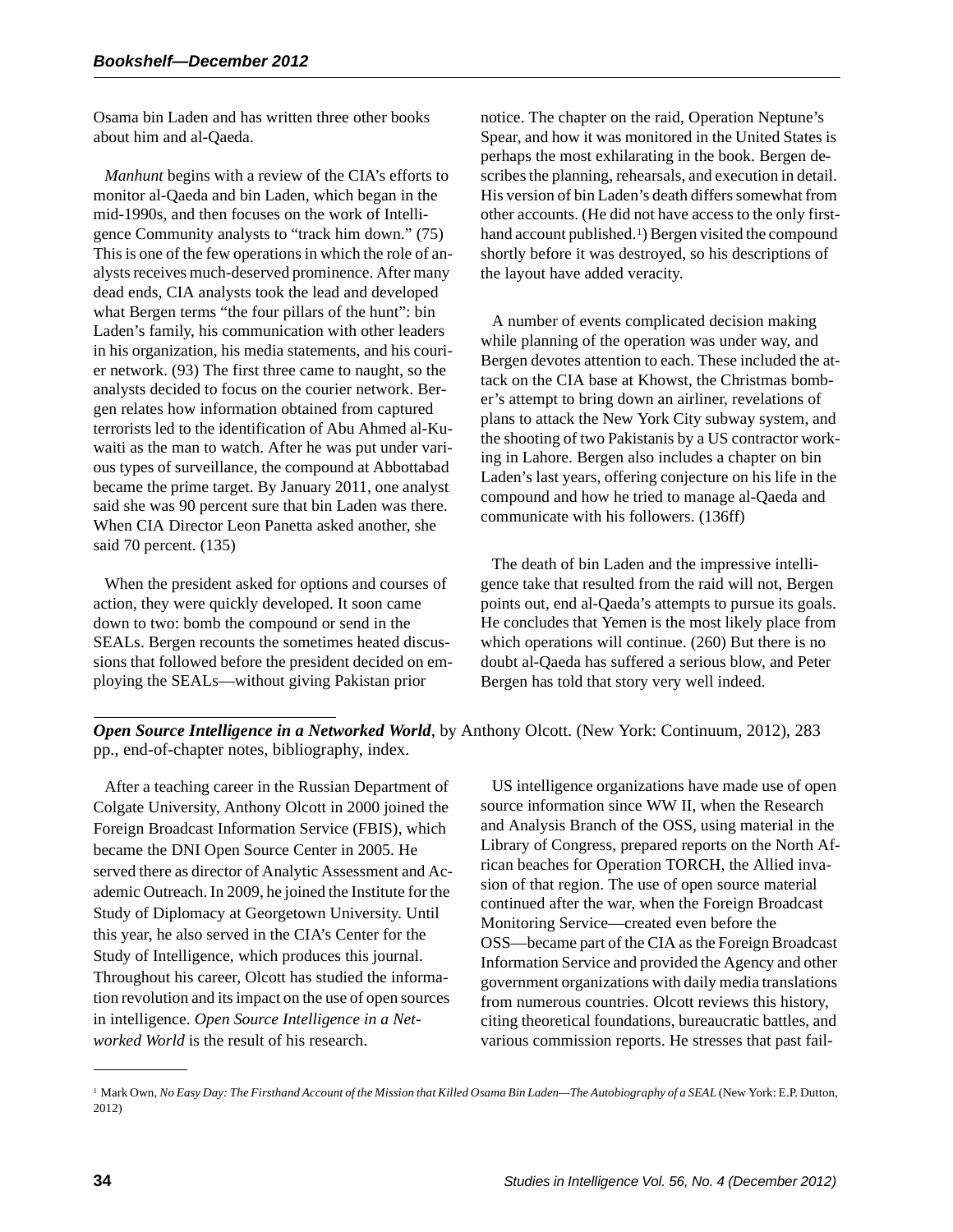ure to pay attention to open sources has resulted in unnecessary surprise. For example, he characterizes the Intelligence Community's failure to perceive the onset of the Iranian revolution during 1978 and 1979 as an "open source blunder." (59) He goes on to note that even in 1998, the CIA's preference for secret over open source information caused the Agency to be surprised when India resumed nuclear testing, even though Indian leaders had publicly stated their intentions to do so. (89)

As the Community worked to prevent similar incidents, he suggests, it was simultaneously striving to deal with what became known as the information explosion. Most of Olcott's book addresses this multifaceted problem and its implications. For example, the nature of open-source information has evolved to include more than the traditional base of media and government reports. One must now take into account resources on the Internet, including Google, social networks, blogs and microblogs, and Wikipedia. So while the volume of data and rapid access have always been problems, they are compounded in today's world. Olcott describes technology solutions to solve intelligence problems as well as the importance of asking the right questions.

(146) Chapters such as "So What? Addressing the Signal-to-Noise Problem" and "Improving Information 'Food Searches'" consider these issues in detail.

The new information age also presents new analytical challenges, and Olcott devotes substantial attention to them. Here he considers the "power of heuristics," or the tendency to use familiar structures or models. He notes the traditional compliance with Sherman Kent's guidance that an intelligence organization should have the combined characteristics of "a large university faculty, our greatest metropolitan newspapers, and an organization engaged in manufacture of a product." But in today's world, he adds, "each of these forms of enterprise is in profound trouble" due to the transformation of the information environment. (252) New models and approaches will be necessary to satisfy demand for quick and accurate information.

Open Source Intelligence in a Networked World is a thoughtful, well-documented, if at times ponderous treatment of a very practical and important problem. Open source intelligence has finally received the careful analysis it has long deserved.

# *General*

*Intelligence and Government in Britain and the United States: A Comparative Perspective*, by Philip H. J. Davies (Santa Barbara, CA: Praeger, 2012), *Volume 1: Evolution of the U.S. Intelligence Community,* 441 pp., end-of-chapter notes, index, and *Volume 2: Evolution of the U.K. Intelligence Community,* 385 pp., end-ofchapter notes, bibliography, glossary, index.

Dr. Philip Davies is the director of the Brunel University Centre for Intelligence and Security Studies in London. He obtained his PhD in sociology in 1997 from Reading University, where he wrote his dissertation, "Organisational Development of Britain's Secret Intelligence Service 1909–1979." Since then he has published widely on the intelligence profession. This twovolume comparative treatise is his latest contribution.

The goal of the study "is to try to understand the two systems, and how they have developed, in a comparative context, seeking to comprehend each better by juxtaposing it with the other." More specifically, Davies asks, since the two systems seek to answer similar problems, "why do they choose almost diametrically opposed solutions to the task…and why is the coordination and management of national intelligence

in the United States so much more fraught than in the United Kingdom?" (ix) Davies's formulation of these questions risks a predetermined outcome as the result of confirmation bias, and readers should keep this in mind.

The 24 chapters and more than 800 pages provide a top-down, chronological examination, through the eyes of a political scientist—there are no spy stories here. Davies compares organizational structure and integration, product timeliness and quality, physical separation, size, budget, political systems, staff subordination and qualifications, security requirements, management, and operational culture—a massive task. In the end, one of his many general conclusions—there are specific ones too—is that a principal difference in the two systems is "the apparent long-term stability and relatively consistently high coordination and integration of the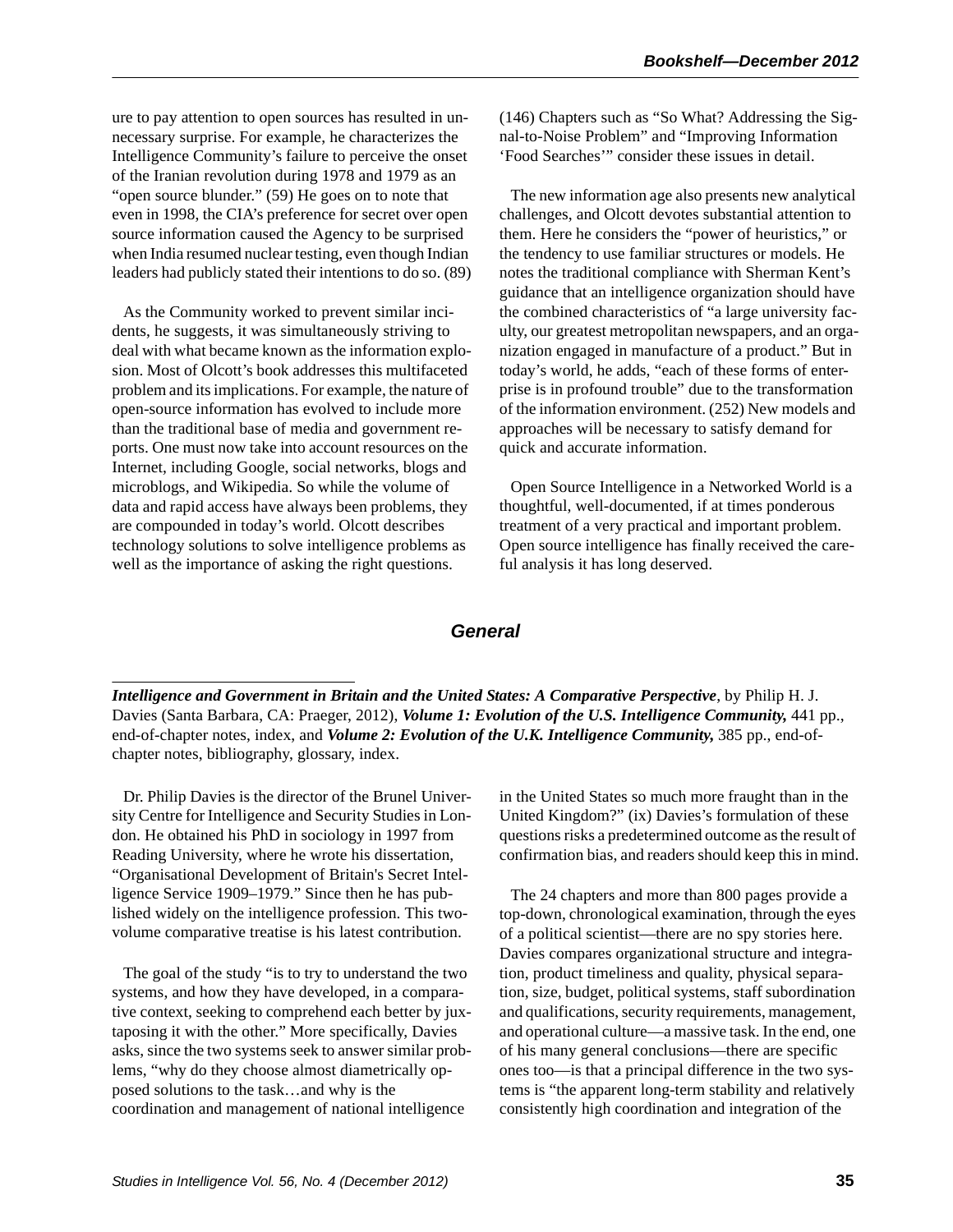UK intelligence community and the discontinuous, fractious, and contentious experience of the American system." (V2-314)

This judgment raises the question of whether Davies fully understands the US system. Given the much larger size of the country and its Intelligence Community, there is perhaps more frequent turbulence at the top in the United States, but Davies presents no evidence that this results in operational dysfunction. Davies clarifies his concept of the US Intelligence Community by noting that "not only is analysis particularly central to U.S. intelligence, it stands in sharp contrast with approaches to intelligence in the U.K., which typically focus on covert collection as the defining feature of intelligence." (14) He does not explain why he concludes collection is less important to the Americans, and his own treatment of the Casey years at CIA suggests the opposite. (286ff). In any case, his concept will certainly be challenged by US intelligence professionals.

Davies returns to this point in volume 2, where he writes, "The three principal players in the U. S. intelligence community are the Central Intelligence Agency, the Department of State's Bureau of Intelligence and Research, and the Defense Department's Defense Intelligence Agency." (V2-5) He may be right if he is referring only to these organizations as sources of

intelligence analysis, but if he means the Intelligence Community writ large, it is a surprising statement and raises questions about the other major components of the US community. A final example suggesting he pay more attention to the US community is Davies' comment that, after 9/11, "if the jihadist threat would ultimately intensify the friction between [US] agencies, it was serving to push the UK's agencies closer together in an ever more intense and thorough going collegiality." (V2-266) This view too is likely to spark cries for evidence from US readers.

The comparisons that are the basic ingredients of this study of intelligence systems, though thoroughly sourced, do not make for easy reading—this work is not a primer. Frequently terminology is hard to follow. For example, nonsociologists may be perplexed by the comment "That which is 'distinctive' about U. S. intelligence culture clearly embodies the optical illusion of the common appearing singular." (14) On the other hand, Davies's use of culture as a comparative metric is a useful contribution.

For those seeking to better understand the complexities and differences of both systems, these volumes will serve as a challenging basis for discussion. They are most worthwhile contributions to the intelligence literature.

# *Historical*

*Alger Hiss: Why He Chose Treason*, by Christina Shelton. (New York: Threshold Editions, 2012), 330 pp., endnotes, bibliography, photos, index.

Author Christina Shelton, a retired DIA analyst, begins her study of Alger Hiss with an anecdote that actually adds something new to what she terms "the unending Hiss saga." (1) In November 1979, she attended Hiss's 75th birthday party in New York. In a conversation with Hiss, she reports, he claimed he had never read Whittaker Chambers's book, *Witness.* Astonished, since Hiss was a principal subject in the book, she asked, "How is that possible?" Hiss never responded. Thirty years later, in a memoir by Hiss's son, she read that Hiss had read the version serialized in the *Saturday Evening Post*. (6–7)

Carefully constructed responses to questions were characteristic of Alger Hiss. He maintained throughout his life that he was innocent of charges that he was a communist and a Soviet agent; he was just a victim of anticommunist hysteria. Shelton reviews the contrary evidence and raises the never-satisfactorily-resolved mystery that Shelton maintains has contemporary relevance, *Why He Chose Treason*.

In one sense, the book is a well-documented biography of Alger Hiss. Shelton writes of his early years, his time at Harvard Law School, his enthusiastic participation in Franklin Roosevelt's New Deal politics, his activities as a committed communist, and the espionage activities that led to his trial and conviction. She goes on to include a description of Hiss's time in prison and his subsequent campaign to vindicate himself, an effort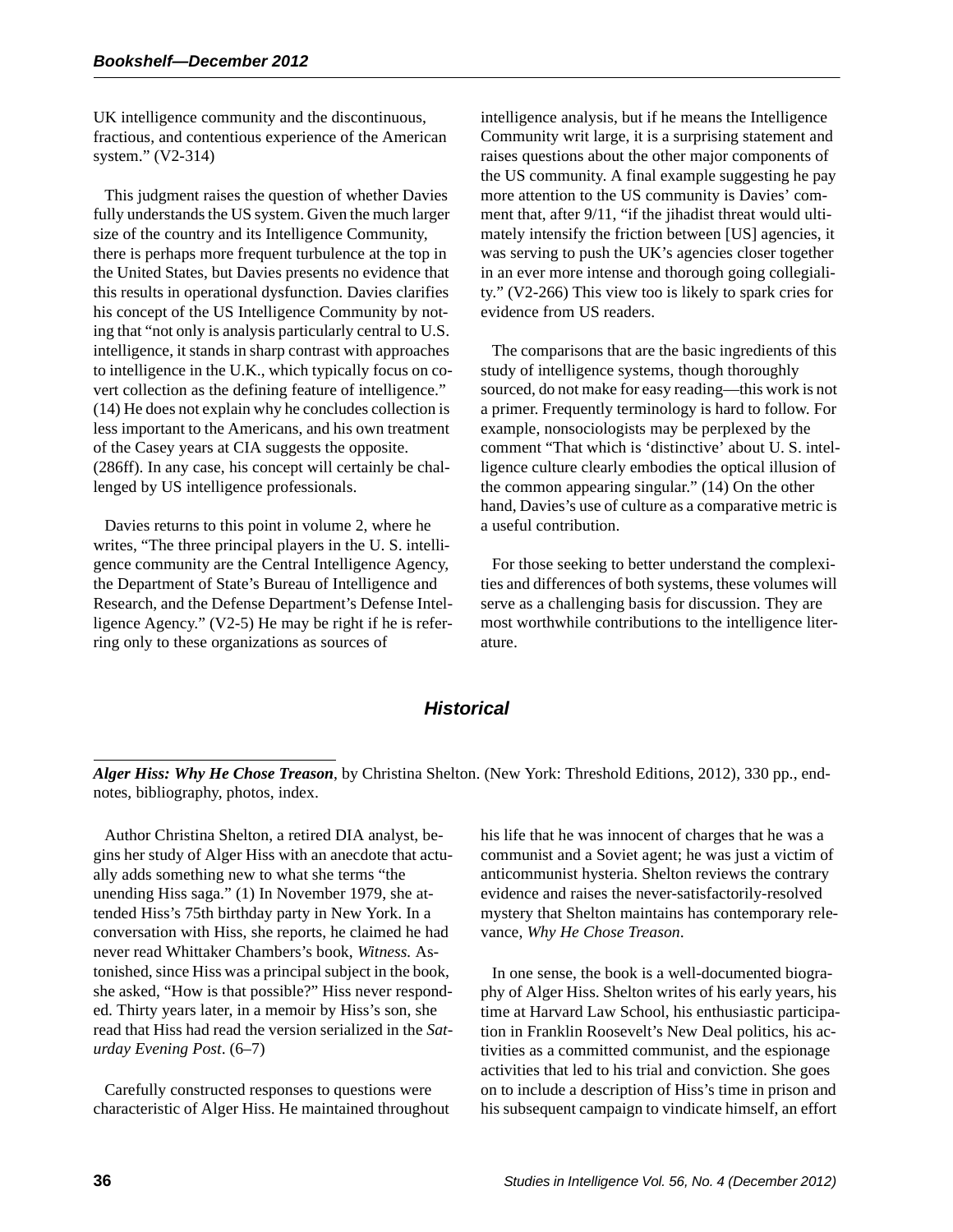that only ended with his death. Shelton ends the book with a review of the overwhelming evidence against Hiss, which many still refuse to accept. But all this has been said in the many other books on the Hiss case. For readers new to the topic, Shelton's work provides a

good summary. But those searching for a resolution of the mystery—as promised in the book's title—will not find an answer here. It may just be that even Alger Hiss didn't know.

*The CIA's Greatest Covert Operation: Inside the Daring Mission to Recover a Nuclear-Armed Soviet Sub*, by David H. Sharp. (Lawrence, KS: University Press of Kansas, 2012), 328 pp., endnotes, bibliography, appendices, photos, glossary, index.

The Azorian program was a clandestine CIA operation to recover a Soviet Golf II-class nuclear submarine (K-129) that sank in early March 1968 more than 16,000 feet below the surface of the Pacific Ocean. David Sharp was a member of the team that performed what turned out to be a partial recovery. His book, *The CIA's Greatest Covert Operation*, is the most recent account of the mission. Several books and many articles have been written about the operation since it was exposed by the *Los Angeles Times* on 7 February 1975. 2 With the exception of the works that called the project "Jennifer"—that was the name for the security system used—they have gotten the basic facts right. The 2010 book *Project Azorian: The CIA and the Raising of the K-129*, by Norman Polmar and Michael White, used Russian sources to add a Soviet perspective and is the most technically detailed.3

Also in 2010, the CIA released its own report.<sup>4</sup> What, then, does Sharp have to offer?

Sharp provides a firsthand view of Azorian—supplemented by input from other team members—that he argues is the most accurate and complete account available, although he admits it is not the whole story. Some details have been withheld for security reasons. Sharp begins by telling how the project originated, the difficulties getting approval, and the formation of the team with wideranging skills that did the work. He was hired by the program leader, John Parangosky, whom he

knew from his work on the U-2 and Corona programs. Sharp also describes how the Navy found K-129—he cannot confirm the submarine's name, although others have identified it—and then determined how it was positioned on the ocean floor. Once that was established, a recovery vehicle had to be identified, contractors selected, and operating offices set up on both coasts. Sharp eventually became the head of the West Coast program office and, after some expressing some reservations, director of recovery systems at sea. (128) From then on, he commuted frequently from CIA headquarters to Los Angeles, where he worked undercover.

The recovery vehicle was called the *Hughes Glomar Explorer*, and Sharp explains how the cover story—deep-sea mining exploration—was developed to explain what the huge vessel was doing. He goes on to describe the actual recovery, the continual monitoring by Soviet ships, the many problems that were overcome, and others that were not. Besides his personal viewpoint, from time to time he adds a detail not recounted elsewhere. For example, he describes the backand-forth in planning meetings he attended, and he explains how secure communications were established to encode messages. (67)

Whether Azorian was the CIA's greatest covert operation may be a matter for debate, but Sharp's firsthand, well-documented account is valuable in any case.

<sup>&</sup>lt;sup>2</sup> See for example: Norman Polmar and Michael White, Project Azorian: The CIA and the Raising of the K-129 (Annapolis, MD: Naval Institute Press, 2010); Sherry Sontag and Christopher Drew, *Blind Man's Bluff: The Untold Story of American Submarine Espionage* (New York: Public Affairs, 1998); and Clyde Burleson, *The Jennifer Project* (Englewood Cliffs, NJ: Prentice-Hall, 1977)

<sup>3</sup> CIA historian David Robarge reviewed the Polmar and White work in "The Glomar Explorer in Film and Print," *Studies in Intelligence* 56, no. 1 (March 2012).

<sup>4</sup> Central Intelligence Agency*, Project Azorian: The Story of the Hughes Glomar Explorer*, 2010. See Library/FOIA Reading Room on https:// www.cia.gov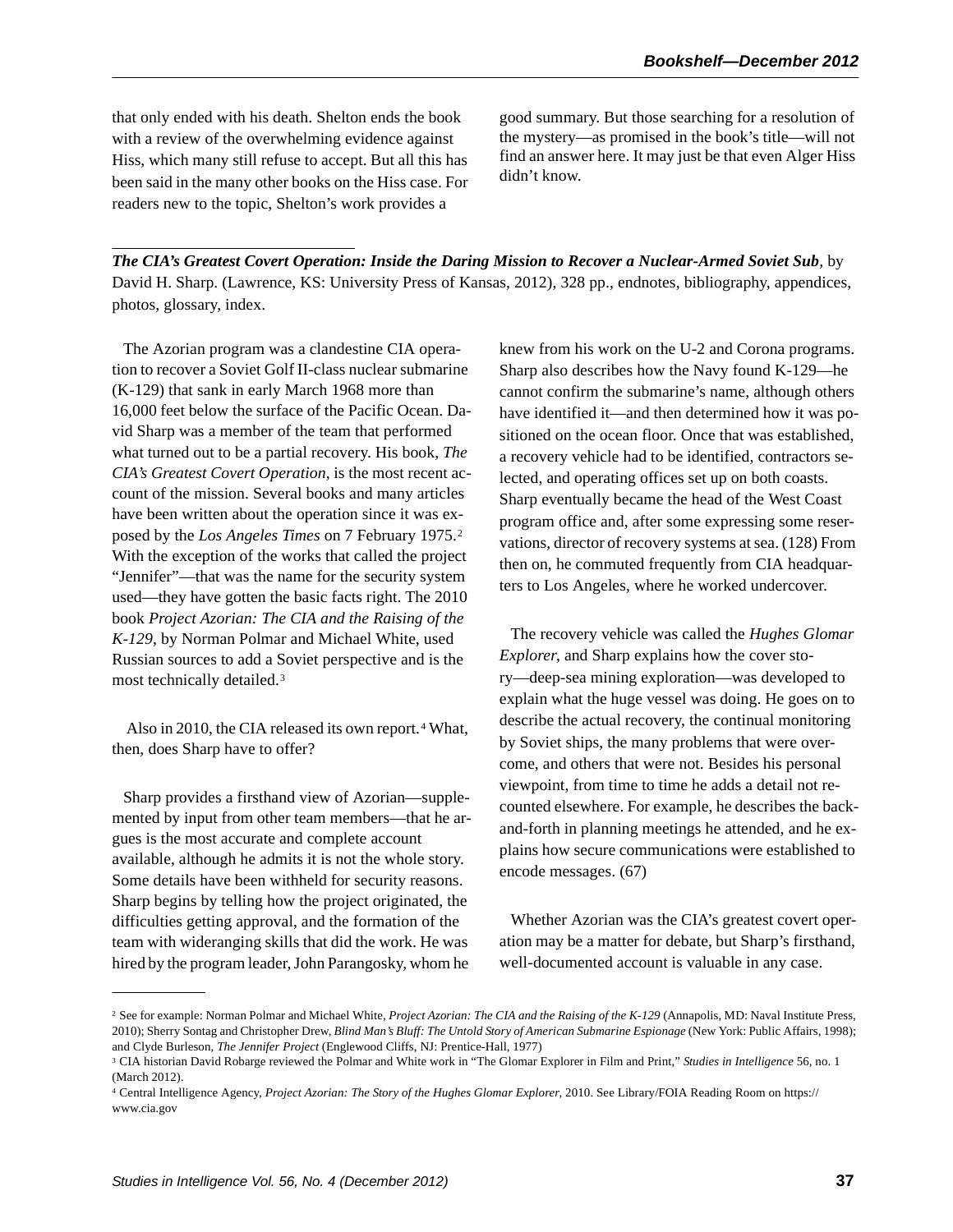*Encyclopedia of Cold War Espionage, Spies, and Secret Operations*, Third edition, revised and updated, by Richard C.S. Trahair and Robert L. Miller. (New York: Enigma Books, 2012), 687 pp., bibliography, chronology, glossary, index.

Richard Trahair is a social research adviser and consulting psychologist at La Trobe University in Australia. His coauthor is the senior editor and publisher of Enigma Books. The first and second editions of Trahair's *Encyclopedia* were reviewed in *Studies* in 2005 5 and given poor marks for the number of errors they contained, especially since they were "intended as a useful tool to support espionage studies." This updated and revised edition extends that objective to include "the study of specific circumstances that gave so much importance to espionage during the Cold War period." (xiv) It is also intended to be a tool for authors and "the facts have been checked once again as thoroughly as possible." (xxx) But while many corrections have indeed been made, some errors remain. For example, Oleg Kalugin was never a defector, and he did not expose the Koechers, the Czechoslovakian couple acting as KGB surrogate agents in the CIA in the 1980s. (259) CIA officer Martha Peterson was not "the chance victim of a simple KGB active measure" (413) nor were tradecraft errors the reasons the KGB was able to capture her, but it was the Koechers who had exposed her, a topic she discusses in her memoir.<sup>6</sup> Wrong, too, is the assertion that "while at Cambridge," Kim Philby approached Donald Maclean, and asked him to work for the NKVD. (418) Philby gave Maclean's name to his handler a year after he had graduated.<sup>7</sup> Finally, Harry Gold never converted to communism (157)—ironically, he was the only member of the Fuchs atom network who was not a communist and who told the truth at his trial.

The book, however, still has many positive features. The number of entries has been increased. An entry on China was among the additions. Other entries have been revised, and the valuable review of intelligence literature, the biographical data, the chronology, and the sources cited after each entry have likewise been updated.

The authors deserve credit for an improved edition, though readers are cautioned to check the facts against the sources provided rather than assume their accuracy.

*Ian Fleming's Commandos: The Story of the Legendary 30 Assault Unit*, by Nicholas Rankin. (Oxford, UK: Oxford University Press, 2011), 397 pp., endnotes, photos, index.

The 30 Commando Information Exploitation Group at the Royal Marine Barracks, Stonehouse, Plymouth, has a history beginning in 1942, when it was formed as an "Intelligence Assault Unit." It subsequently was called 30 Commando and, in 1943, was designated as the 30 Assault Unit, or 30AU. (330) The idea for the unit appeared in a Most Secret memo titled "Proposal for Naval Intelligence Commando Unit" and signed by Ian Fleming. (131) By the time of its creation in July 1942, it had become a joint service element, though it was headquartered within the Admiralty. (222) The IAU first saw action in the disastrous raid on Dieppe on 19 August 1942. *Ian Fleming's Commandos* tells how Fleming conceived the idea and describes some of the unit's operations.

Before the war, Ian Fleming had been a journalist and completed an assignment for the *Times* in Moscow. In May 1939, he was invited to lunch with Adm. John Godfrey, the director of naval intelligence, who was seeking to augment his staff with bright young men. Godfrey liked what he saw in Fleming—who was fluent in German and French and spoke some Russian—and offered him a spot on his staff. Thus began Fleming's six-year tour in naval intelligence and the adventures that laid the groundwork for the James Bond books.

Author Nicholas Rankin provides historical background to the creation of 30AU, reviews the formation of Britain's intelligence assault units, and discusses

<sup>5</sup> "Intelligence Officer's Bookshelf," *Studies in Intelligence* 49, no. 4 (December 2005). This article may be found at https://www.cia.gov/library/centerfor-the-study-of-intelligence/csi-publications/csi-studies/studies/vol49no4/Bookshelf\_11.htm.

<sup>6</sup> Milton Bearden and James Risen, *The Main Enemy: The Inside Story of the CIA's Final Showdown with the KGB* (New York: Random House, 2003), 26; and Martha Peterson, *The Widow Spy: My CIA Journey from the Jungles of Laos to Prison in Moscow* (Wilmington, NC: Red Canary Press, 2012). 7 For more on this point see the transcript of Philby's 1977 speech to the KGB in Rufina Philby's memoir, *The Private Life of Kim Philby: The Moscow Years* (Fromm, 1999).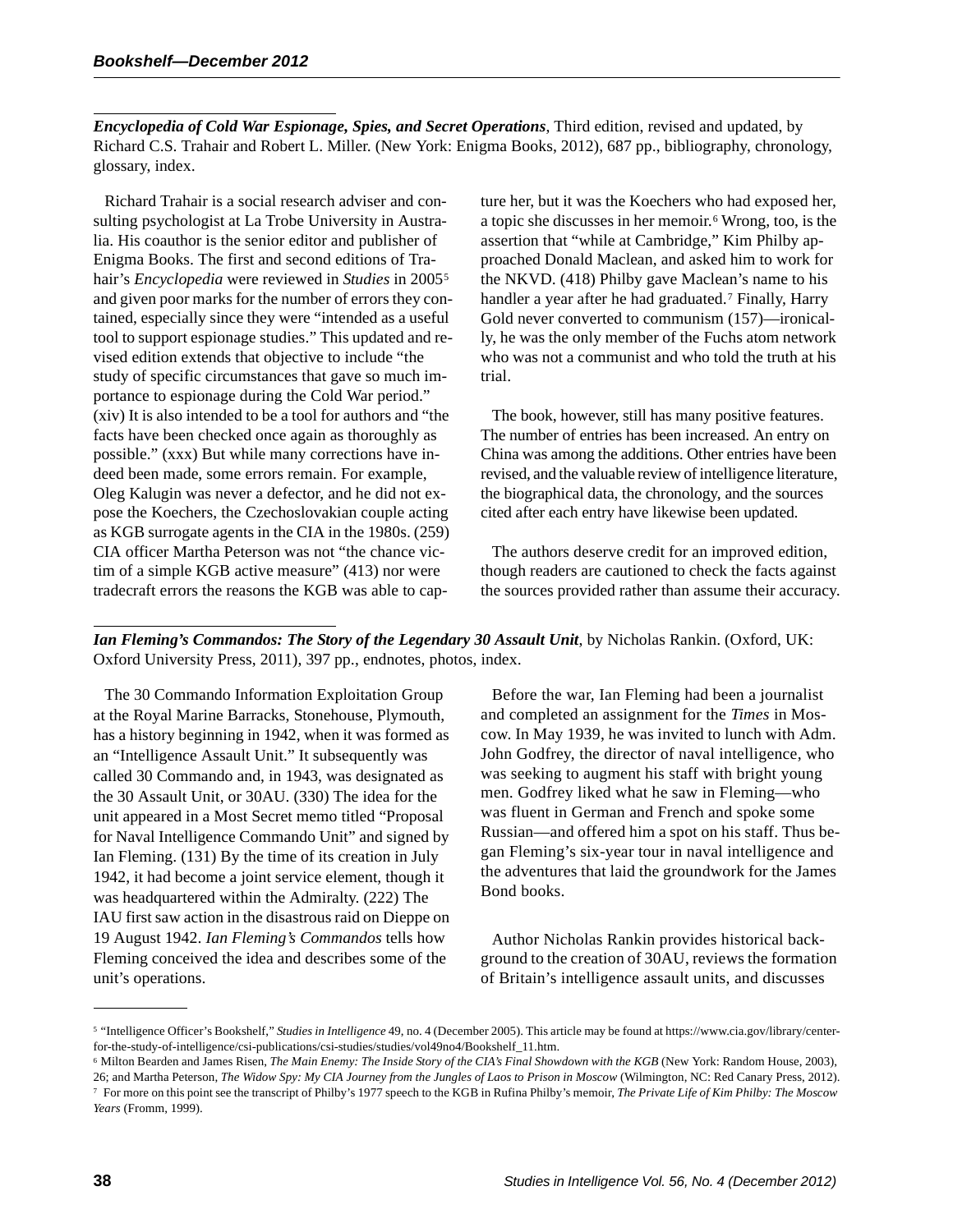the bureaucratic conflicts that Fleming learned to navigate so well. He also tells of Fleming's contacts with Bletchley Park and his trips to France, Spain, countries in Africa, and the United States. It soon became clear to Fleming, Rankin argues, that much-needed intelligence could be acquired if units were specially designed for the purpose. The concept was to have those units land with invading troops and go directly to the nearest captured German headquarters and communication elements and confiscate records. One of the first attempts at such a mission occurred during Operation TORCH in North Africa. There, 30AU had mixed results. Its participation in the Sicily landings was more successful, as were its operations in Italy. 30AU was a part of Operation OVERLORD, and Rankin describes the difficulties the unit experienced going after a radar control station in France. He also discusses the difficulties 30AU faced in targeting V-1 sites as part of Operation CROSSBOW.

Rankin provides glimpses into how some 30AU personnel felt about Fleming. In one case, a colleague is quoted as saying Fleming "always loved hearing about things—sex, war, personalities, danger—from other people, but shied away from experiencing it himself." (223) In a second example, Lt. Cmdr. Tony Hugill wrote in his 1946 book—citing an episode in which Fleming had arrived in France in July 1945, wearing his dress uniform, to see how the force was doing—that "none of us liked him very much. He was one of those very superior professional RNVRs [Royal Navy Volunteer Reserve] who got their claws into Their Lordships early in the war." $8(246)$ 

Throughout *Ian Fleming's Commandos,* there are references to incidents and names that later appeared in the Bond books. Enthusiasts of 007 should enjoy these bits of Bond trivia, and fans of WW II special operations will find it most interesting for the groundwork 30AU laid for postwar special operations units.

*On the Edge of the Cold War: American Diplomats and Spies in Postwar Prague*, by Igor Lukes. (New York: Oxford University Press, 2012), 279 pp., endnotes, photos, index.

In 1955 during a meeting of the National Security Council Operations Coordinating Board, DCI Allen Dulles commented that he "for one believed that Czechoslovakia would never have been lost if someone had been there doing something about it."<sup>9</sup> Dulles's reference was to the 1948 Soviet takeover that ended Czechoslovakia's postwar democratic government. Boston University history professor Igor Lukes has investigated the question of who was there at the time and whether anyone in fact attempted to deter the Soviets. *On the Edge of the Cold War* reports the results of his investigation.

Lukes begins with a review of the events from the Munich appeasement in 1938 to the liberation of Czechoslovakia by the Red Army in May 1945 and the return of President Edvard Benes. This includes an analysis of the American decision to halt Patton's 3rd Army west of Prague and a failed attempt by an OSS team to reverse the ruling. That team had penetrated German lines and joined a British Special Operations Executive team (PLATINUM) already in Prague. (49) The first permanent OSS team arrived on 10 May 1945

and began setting up an embassy in preparation for the arrival of the ambassador, Laurence Steinhardt.

The next several chapters compare the relatively relaxed way the embassy functioned—the ambassador didn't even arrive in Prague for another six months—to the more determined activities of the Soviet delegation. These involved the persistent political machinations of the Soviets during first free elections in May 1946, when the communists won the most seats, to the takeover by a Soviet-backed communist government in 1948.

As these events unfolded, the intelligence and security elements of both sides played a role, and *On the Edge of the Cold War* does a fine job of telling their story, much of it for the first time. The American intelligence staff, headed by Col. Charles Katek—initially of the OSS, then SSU, CIG, and finally CIA—remained relatively unchanged through the period. Its mission was long term: "to help the Czechs guard their independence and to promote Western democracy." (157) When the 1948 crisis came, however, Lukes concludes, "US intelligence did next to nothing." (200) He attri-

<sup>8</sup> J.A.C. Hugill, *The Hazard Mesh* (Hurst & Blackett, 1946), 31.

<sup>9</sup> *Foreign Relations of the United States*, 1955–1957, Volume XXV, 7. Notes on the Meeting of the Operations Coordinating Board, Washington, 5 January 1955.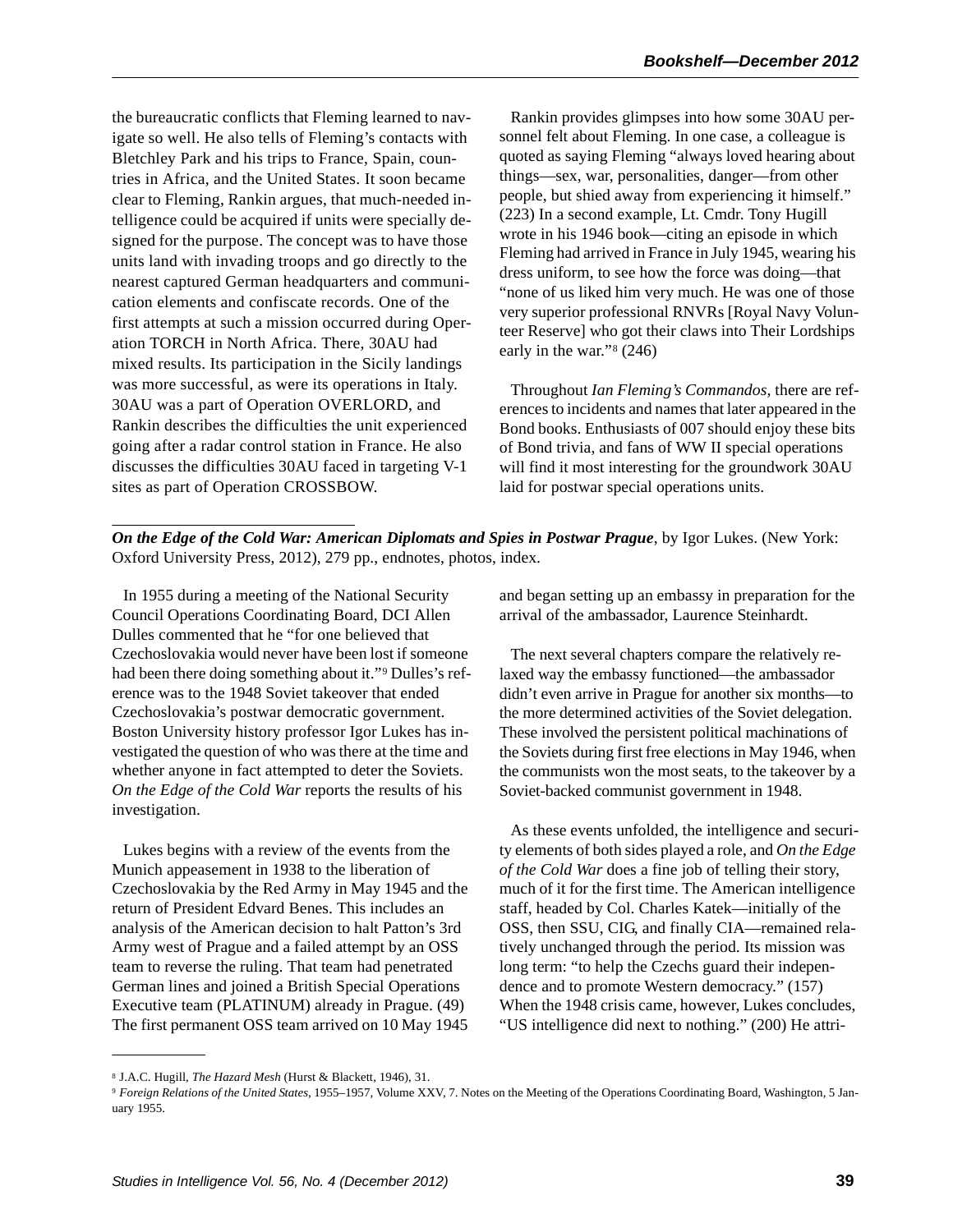butes this to the effectiveness—not to mention ruthlessness—of the Soviet-dominated Czech security service (StB) and the inexperience of the Americans.

The problem wasn't that Katek and his officers hadn't recruited agents or attempted to establish agent networks. (222ff) Katek's men, often with the help of embassy staff, even learned how to help agents and Czechs escape arrest. Lukes describes the effectively run BLACKWOOD operation that fooled the StB as one example. The exfiltration of an agent's fiance—on the ambassador's plane—is another. The difficulty, however, was that the StB's round-the-clock surveillance identified all of the recruited agents and had them arrested when necessary.<sup>10</sup> Furthermore, at least one of Katek's men, Kurt Taub—who had grown up in Prague and was serving Katek's deputy—had had prewar contact with the Soviet intelligence services. Lukes makes a strong case that Taub continued that relationship after his return to Prague.

*On the Edge of the Cold War* is a superbly documented, well-written story of US intelligence operations in early postwar Czechoslovakia, not told before in such detail.

*Saddam Hussein's Ba'th Party: Inside an Authoritarian Regime*, by Joseph Sassoon. (New York: Cambridge University Press, 2012), 314 pp., footnotes, bibliography, appendices (organizational charts), index.

The fall of Iraq's government in April 2003 led to the "liberation" of government files by looters, who quickly "noted the addresses and began selling them door to door," (14) presumably to those who had been named in the documents. Among the most popular were those from the security services.<sup>11</sup> But millions of other documents and audiotapes found their way to various organizations in the United States. They include records of "the Ba'th Party, the intelligence services—mainly the Special Security Organization (SSO)—the Ministry of Information, and the Revolutionary Command Council." (1) Georgetown Adjunct Professor Joseph Sassoon has used them to describe how the Iraqi government functioned before and after Saddam Hussein took power.

The first three chapters deal with Ba'th Party's history, organization, and development into an authoritarian regime. Chapter 4 describes the four principal security organizations in detail—General Security, established in 1921; General Military Intelligence, established in 1932; the Iraqi Intelligence Service (IIS), an element of the Ba'th Party, established in 1963; and the Special Security Organization (SSO) established by Saddam after he became president in 1979. Sassoon explains the organizations' overlapping, competitive functions and how each gathered information, recruited informers, and carried out surveillance of society.

The final four chapters examine the Ba'th Party and the army; Saddam's personality cult; population control and resistance, including security aspects and political incentives; and the Ba'th Party bureaucracy and social life under Saddam.

Similarities between Saddam-era Iraq and Soviet Union are inescapable. They include the practice of "fighting the enemy" with "surveillance, instilling fear into the population, and using torture and violence to extract information or destroy the alleged enemies of the people." (195) Sassoon makes the distinction, however, that Saddam's government was authoritarian, not totalitarian, since Stalin's control over the military won wars, and Saddam's did not.

Sassoon concludes that for those "who were not direct victims of repression, daily life was generally more normal than the image we may have of such systems." (281) But for the others, "based on the regime's own archives, we now know that a comprehensive system of repression and surveillance existed, and that many thousands paid a heavy price for refusing to bend to the will of the Ba'th Party." (284) *Saddam Hussein's Ba'th Party* is a very valuable and thoroughly documented contribution to the literature.

<sup>&</sup>lt;sup>10</sup> For an account of a deception operation used against Czechoslovakian dissidents, see Igor Lukes, "KAMEN: A Cold War Dangle Operation with an American Dimension, 1948–1952" in *Studies in Intelligence* 55, no. 1 (March 2011). This article is available online at https://www.cia.gov/library/center-for-the-study-of-intelligence/csi-publications/csi-studies/studies/vol.-55-no.-1/kamen-a-cold-war-dangle-operation-with-an-american-dimension-1948-1952.html.

<sup>11</sup> Rory Stewart, *Occupational Hazards: My Time Governing in Iraq* (London: Picador, 2006), 233.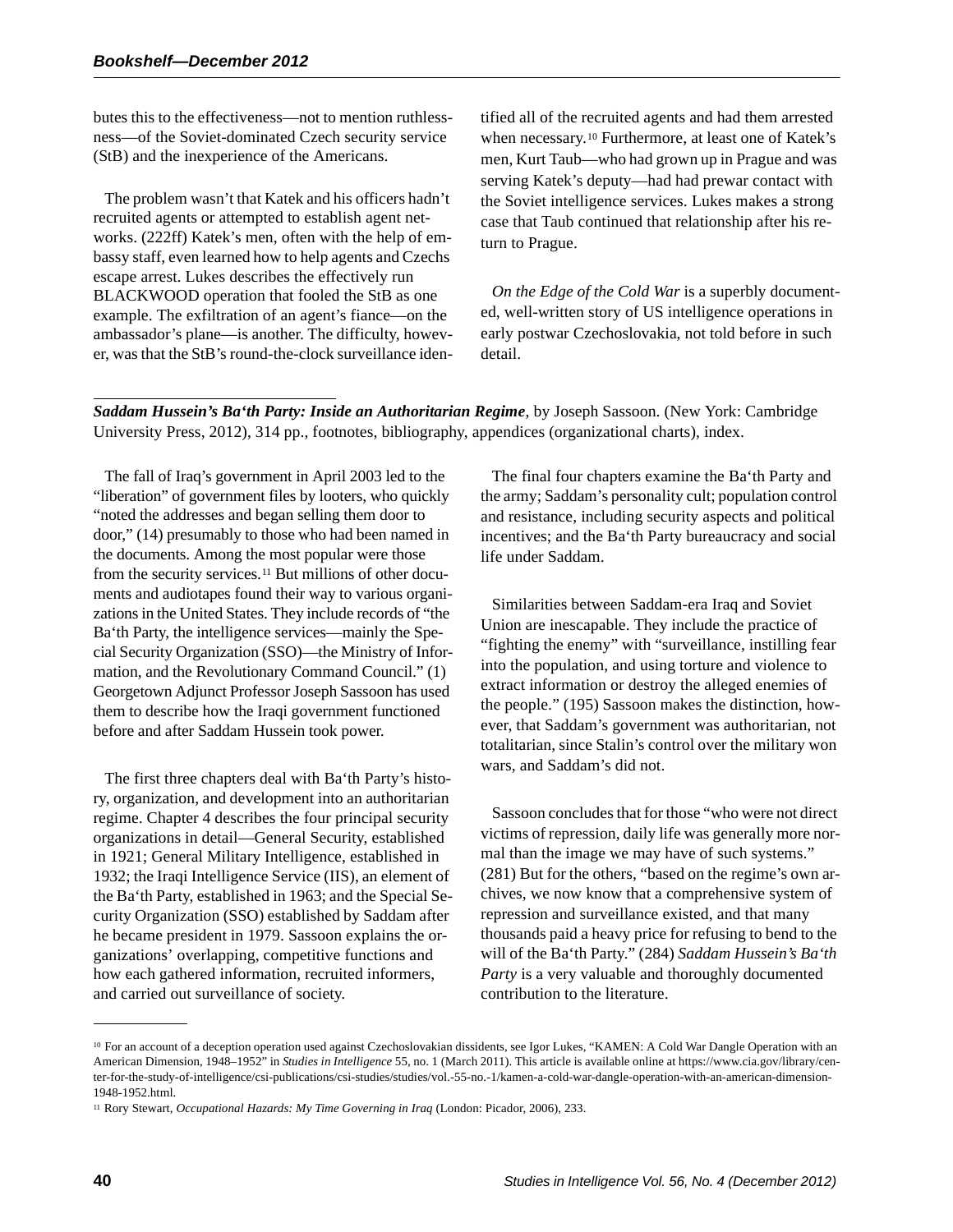*Spies in the Continental Capital: Espionage Across Pennsylvania During the American Revolution*, by John A. Nagy. (Yardley, PA: Westholme, 2011), 273 pp., endnotes, bibliography, photos, index.

In *Turncoats, Traitors and Heroes*,<sup>12</sup> his benchmark history about intelligence in the Revolutionary War, historian John Bakeless included one chapter on spies in the "Quaker City," wherein he cautioned the reader that there was scant evidence to support some of the tales handed down. Aware of the problem, author John Nagy was able to write an entire book on the subject, *Spies in the Continental Capital,* after he found overlooked clues and previously undiscovered sources.

Spies in the colonies were nothing new by the start of the Revolution, and Nagy begins with a review of French espionage in Pennsylvania during the French and Indian War (1754–63). This is followed by a discussion of British efforts to obtain military secrets and to penetrate the Continental Congress, and American actions to prevent success. The stories of James Molesworth (a spy for British Admiral Howe) and Simon Girty (the loyalist spy who couldn't read or write) are

examples not reported fully elsewhere. Lydia Darragh's story as a spy who crossed the lines for General Washington—an account often doubted by historians—is reinforced by the new documentary evidence Nagy uncovered. Some of the cases discussed are well known, for example Major John Clark's spy network in Philadelphia, but Nagy has added new details. Coverage of others, such as Benedict Arnold, contributes nothing new but is included for completeness.

Nagy keeps the emphasis on spies on both sides, and sometimes the narrative is a bit choppy for lack of historical context. The book's documentation is extensive, and Nagy is careful to label spies as "possible" when the evidence warrants. (193) For those unaware of the extent of espionage in Pennsylvania during the Revolutionary War, *Spies in the Continental Capital* will be an eye-opener and a source for further research.

**Spies in the Sky: The Secret Battle for Aerial Intelligence During World War II, by Taylor Downing. (London:** Little, Brown, 2011), 406 pp., endnotes, bibliography, photos, index.

After the invasion of North Africa in November 1942, a photointerpreter (PI) in the US Air Force's 3rd Reconnaissance Group commanded by Col. Elliott Roosevelt reported sighting a column of German tanks in the desert. When a British PI checked the same imagery, he sent an immediate corrective: "For tanks read camels."<sup>13</sup> The more experienced Brit had been trained by the Central Interpretation Unit (CIU) at RAF Medmenham. *Spies in the Sky* is the story of that unit.

British historian Taylor Downing begins his account with a review of the origins of photointerpretation during WW I, after which the RAF lost interest in the technique.<sup>14</sup> In the interwar period, some progress was made when the Secret Intelligence Service (SIS) sponsored secret reconnaissance flights flown by Sidney Cotton, a civilian. But by the start of WW II, the RAF had only seven trained PIs, and, when they couldn't satisfy the demands for coverage of German military and industrial targets, Cotton was hired to establish a top secret, unofficial RAF unit to meet their needs. Soon after, the RAF formed an official photointerpretation organization that served all military branches, and on 1 April 1941, RAF Medmenham began operations.

In many ways, RAF Medmenham was analogous to Bletchley Park, where the Enigma codebreakers worked. Danesfield House, a large Victorian country mansion—now a luxury hotel—was requisitioned for the PIs, and soon its grounds were covered with temporary huts to accommodate the staff. Photography taken by RAF reconnaissance units was interpreted by a staff recruited from universities and the Women's Auxiliary Air Force (WAAF) and trained as PIs. Downing calls them "boffins at war." (112ff) They included Sarah Oliver (daughter of Winston Churchill), actor Dirk Bogarde, and Constance Babington Smith, who led the team that found the V-1 weapons at Peenemünde. By 1943, American and allied PIs were part of the CIU.

<sup>12</sup> John Bakeless, *Turncoats, Traitors and Heroes* (Philadelphia, J. B. Lippincott, 1959).

<sup>&</sup>lt;sup>13</sup> Constance Babington Smith, Air Spy: The Story of Photo Intelligence in World War II (New York: Harper & Brothers Publishers 1957), 161–62<br><sup>14</sup> For a history of Allied aerial reconnaissance during WW I, see Terrence J

*Photographic Interpretation on the Western Front—World War I* (Washington, DC: National Defense Intelligence College, 2006)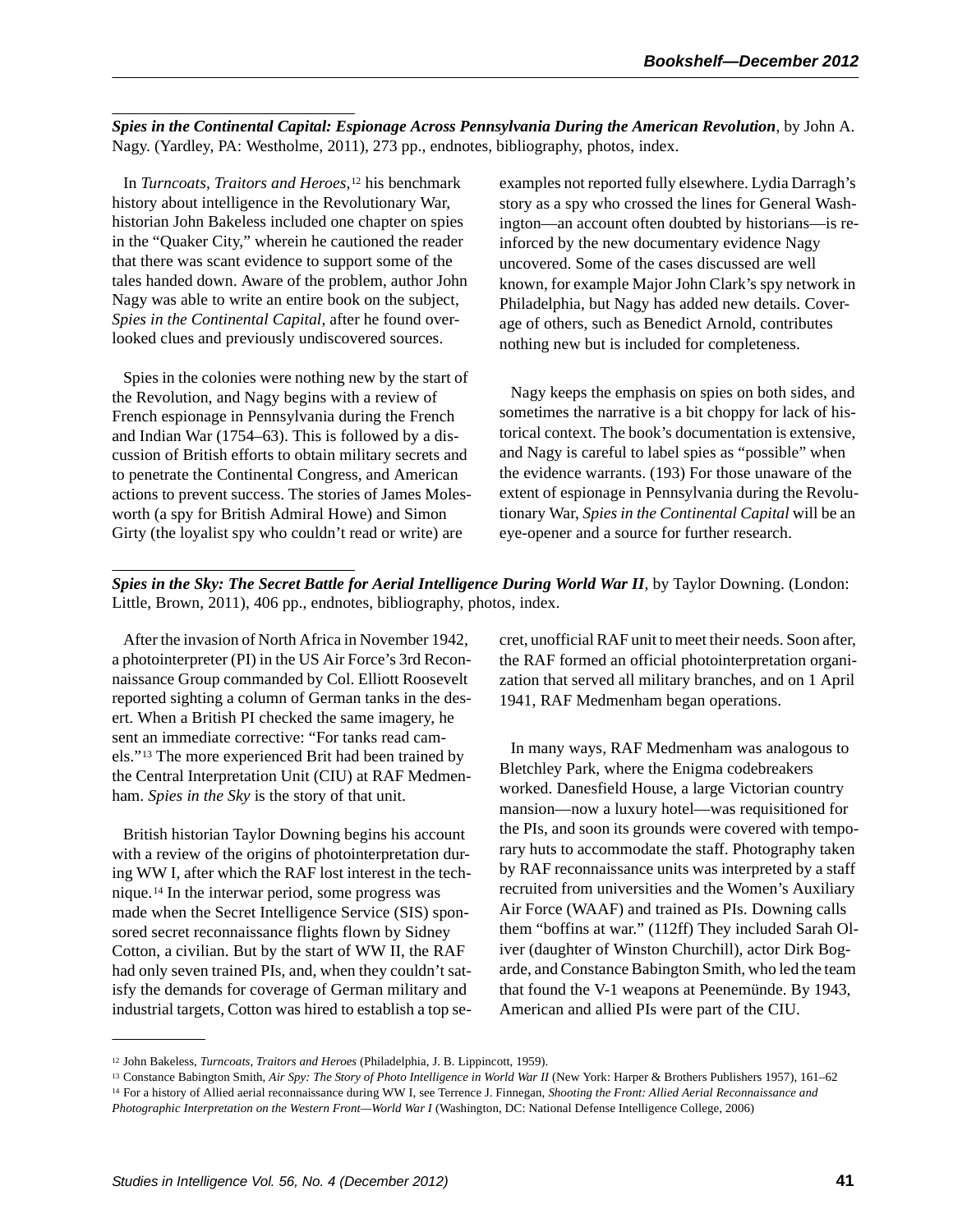While Downing describes the PI tasks of targeting, damage assessment, and photogrammetry, he also recounts the adventures of the pilots who risked their lives in unarmed aircraft to collect the imagery. The legend of Wing Commander Adrian Warburton, a favorite of Elliott Roosevelt, is a fascinating example. (157ff) Less glamorous but more persistent were the challenges faced by managers who battled logistical problems and incessant service rivalries. A prominent example involved Roosevelt, who lost a dispute over who should command the PIs after the Americans at RAF Medmenham outnumbered their allies. (232ff).

*Spies in the Sky* is an inspiring chronicle of the vital contribution of PIs to the major operations in WW II and to the postwar profession for which they paved the way.

#### *Memoir*

*Black Man in the CIA: An Autobiography*, by Leutrell M. Osborne, Sr. (Jongleur Music Book Publishing, 2012), 148 pp., no index.

Leutrell Osborne began his CIA career as a still photographer, paygrade G-3, in October 1957. (19, 23) He left the Agency in 1984 as a GS-12 operations officer. (140) *Black Man in the CIA* tells the story of his upbringing and his adventures in the Agency.

Osborne describes himself as "a light-skinned black man" (31) and the illegitimate son of a mother who worked for the CIA at the National Photographic Interpretation Center (NPIC). He writes that he had wanted to be a "spy manager" since he was 12. (1) Osborne got married and joined the Agency right out of high school. By 1963 he was working in the European Branch mail room and had decided he wanted to become a case officer. With the support of several supervisors, he completed operations training in 1969, (72) before he graduated from college. After refusing a tour in Vietnam (91) and declining to have anything to do with covert action (85–8), Osborne was assigned overseas, where he describes recruiting agents. He also had various assignments at Headquarters, including counterintelligence, counterterrorism, the Office of Equal Opportunity, and Communications Security (COM-SEC). He returned to the Directorate of Operations for his final tour working on Libyan matters.

In *Black Man in the CIA*, Osborne views the Agency through an African-American's eyes and is candid in describing what his race meant to his career. For example, during his first assignment as a case officer, he "encountered some serious discrimination from…the Chief of Station…[who] had a profound impact on [his] career… making [him] stay in grade for eleven years." (99–102) But in spite of this atmosphere, he says he "achieved significant accomplishments as a Case Officer in Latin America." (110) Yet these problems persisted, as he notes, when he was assigned to COMSEC duties and his "superior, Red Neck, was determined to cast aspersions on [his] work." With regard to his final assignment, he writes that "there were some serious mistakes made by the Division. It seemed clear I was being set up to take the fall…." (134) Despite all of these difficulties, Osborne concludes that in 26 years with the CIA, "I achieved my dream as a CIA spy manager." (142)

During the 25 years since he left the Agency, Osborne writes, "I have increased my core competency talents, knowing I can lead both the Central Intelligence and the National Security Agencies…toward better solutions." (144) *Black Man in the CIA* might serve as an inspiration to others with childhood dreams of intelligence service.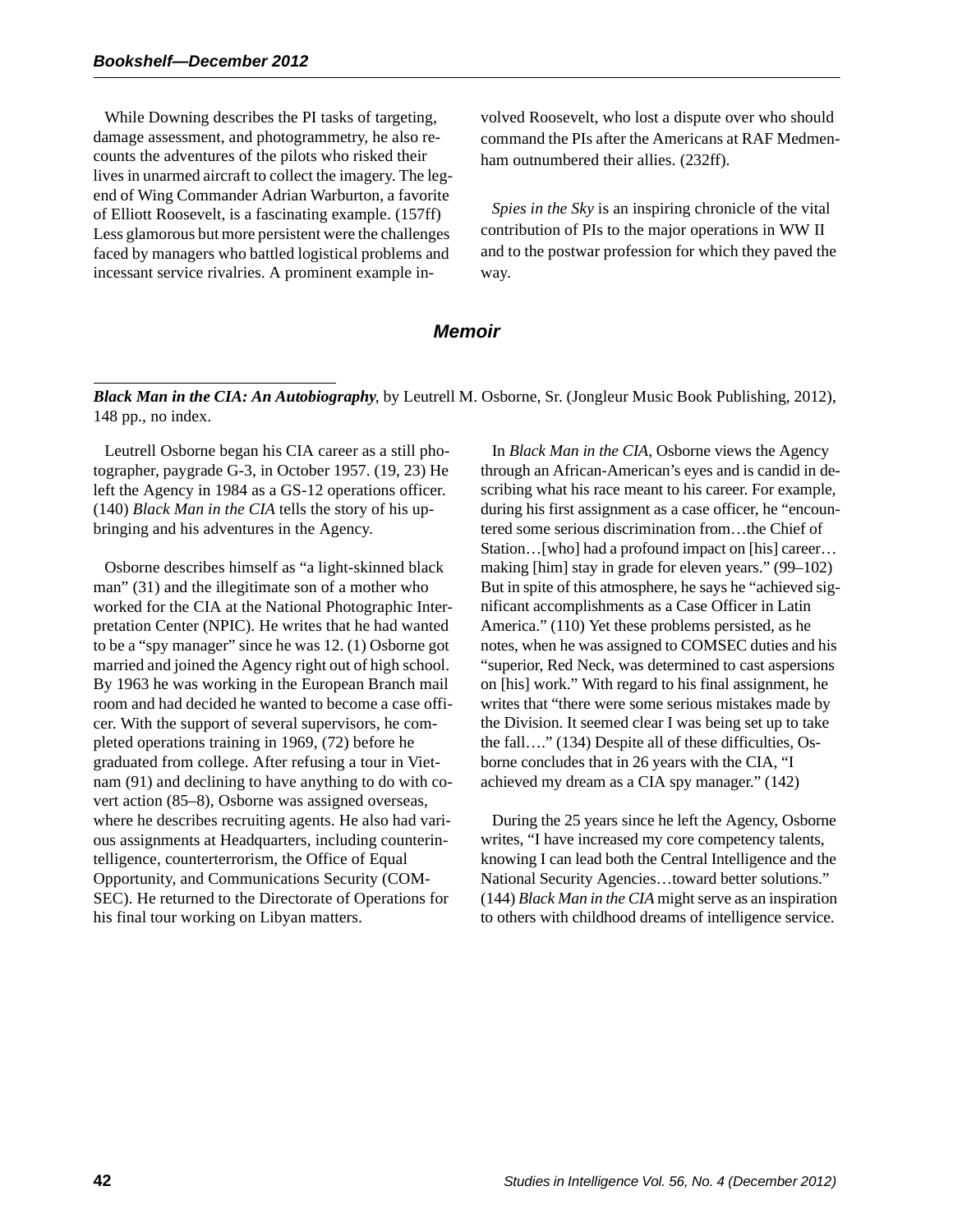# *Intelligence Abroad*

*Locating India's Intelligence Agencies in a Democratic Framework*, by Danish Sheikh. (New Delhi: KW Publishers, 2011), 60 pp., endnotes, bibliography, no index.

India has three intelligence agencies. The Intelligence Bureau (IB) is responsible for domestic security and reports to the home minister. The Research and Analysis Wing (RAW) carries out the foreign intelligence mission and reports to the prime minister. The National Technical Research Organization (NTRO) conducts SIGINT operations and reports to the national security advisor. At present, the agencies function without a statutory charter. Danish Sheikh, a lawyer with the Alternative Law Forum, argues in this short monograph that there have been "lapses of efficiency, of security, of privacy" (3) that justify establishing parliamentary oversight.

Sheikh supports his argument, in part, with a lengthy discussion of a wiretapping exposé. (7–11) He later as-

serts that "India has witnessed considerable misuse of intelligence service apparatus." (42) On a related issue, he recommends "some form of whistle-blower protection." (9–11) He also suggests that a charter would help the agencies with budgetary issues. In all instances, however, he is short on specifics. After some warnings about the hazards of politicization, he compares the oversight systems in the United States, the United Kingdom, and Australia to make his case for parliamentary oversight. (34ff) In the end, while he has defined the problem well enough, he presents little evidence that the current system is in need of the major overhaul he recommends, though in principle the need for oversight of intelligence is generally accepted.

*Strategic Intelligence in the Wider Black Sea Area*, George Cristian Maior and Sergei Konoplyov (eds.). (Bucharest: Editura RAO, 2011), 255 pp., footnotes, no index.

For nearly 15 years, the Kennedy School of Government at Harvard University has conducted the Harvard Black Sea Security Program. Its goal is "to enhance regional security through cooperation and integration." Its method is to bring together policymakers and security managers from the various countries in the region for an annual seminar with "very frank dialogue." (13) In 2011, the event was a two-week affair hosted with the Romanian Intelligence Service. The first week was spent in Bucharest and Vienna, and the second week at the Kennedy School. *Strategic Intelligence in the Wider Black Sea Area* contains summaries of the principal presentations made.

Each of the four sections in the book deals with an aspect of security in the wider Black Sea area (WBSA). The first section discusses strategic goals, security policy, and aspects of cooperation and confrontation. One paper, by the director of the Romanian Foreign Intelligence Service, examines managing uncertainty in the WBSA. Another by George Cristian Maior, coeditor of the book and director of the Romanian Intelligence Service (SRI)—the country's domestic intelligence agency—looks at intelligence policy and strategic knowledge as related to Black Sea security.

The second section has four papers by experts dealing with security issues related to the environment and demography. Section three has five papers. One, by the head of Romanian military intelligence, discuses security challenges in the WBSA. The others look at changing patterns in regional security, with emphasis on conflict prevention, violence, and radicalization. The fourth and final section has three contributions. One examines the security services' contribution to a secure environment, another touches on the implications of Romania's NATO membership for intelligence, and one discusses the relationship between decisionmakers and intelligence services. In his concluding remarks for the book, Ion Grosu, the deputy director of the Romanian Intelligence Service, argues that finding solutions to the problems identified in the book will require cooperative efforts by the governments, the intelligence services, and academia. This includes what he calls, "soft security issues" such as the rule of law and a priority of human rights. (232)

For the most part, the contributions are normative think pieces typical of high-level bureaucrats; i.e., a statement of the issues and some suggestions on what should be done to accomplish regional security. Specific solutions are not addressed; only their nature and the need for them are identified. The endnotes cite both